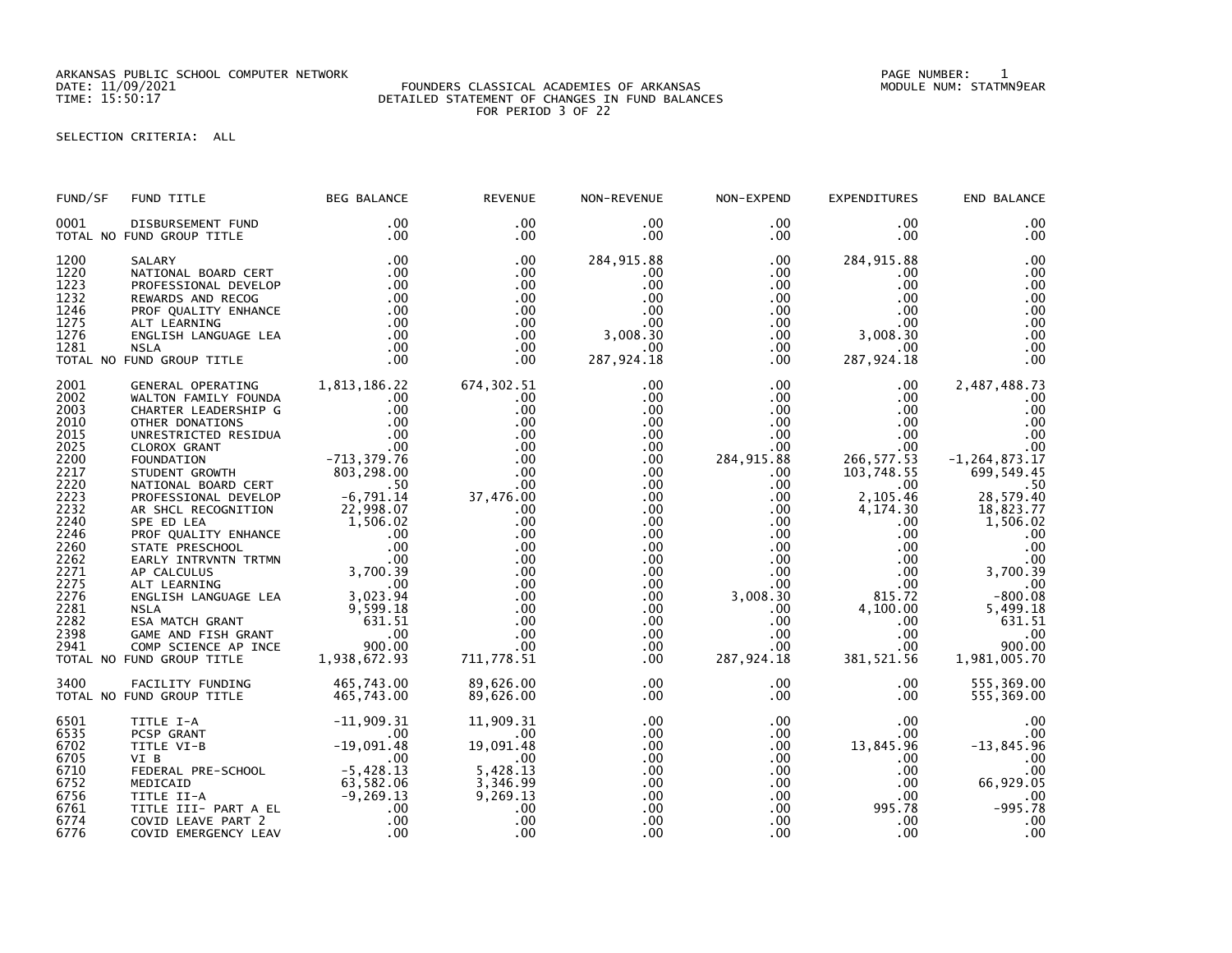ARKANSAS PUBLIC SCHOOL COMPUTER NETWORK PAGE NUMBER: 2

### DATE: 11/09/2021 FOUNDERS CLASSICAL ACADEMIES OF ARKANSAS MODULE NUM: STATMN9EAR TIME: 15:50:17 DETAILED STATEMENT OF CHANGES IN FUND BALANCES FOR PERIOD 3 OF 22

# SELECTION CRITERIA: ALL

| FUND/SF | FUND TITLE                | <b>BEG BALANCE</b> | <b>REVENUE</b> | NON-REVENUE | NON-EXPEND   | <b>EXPENDITURES</b> | END BALANCE        |
|---------|---------------------------|--------------------|----------------|-------------|--------------|---------------------|--------------------|
| 6780    | <b>CARES</b>              | .00                | .00            | .00         | .00.         | 482.79              | $-482.79$          |
| 6781    | ESSER II                  | $-10,440.76$       | 10,440.76      | .00         | $.00 \,$     | 6,627.98            | $-6,627.98$        |
| 6786    | TITLE IV                  | $-1, 194.87$       | 1,194.87       | .00         | .00          | 845.26              | $-845.26$          |
| 6788    | COVID SCHOOL MEALS        | $.00 \times$       | $.00 \,$       | .00         | .00          | .00.                | .00                |
| 6794    | ESSER II SUPPLEMENTA      | $-4, 573.79$       | 5,853.11       | .00         | $.00 \,$     | 21,070.60           | $-19,791.28$       |
|         | TOTAL FEDERAL GRANTS FUND | 1,674.59           | 66,533.78      | .00         | $.00 \,$     | 43,868.37           | 24,340.00          |
| 7001    | ATHLETIC CROSS COUNT      | .00                | 750.00         | .00         | .00          | 300.00              | 450.00             |
| 7002    | ATHLETIC BASKETBALL       | 646.01             | 225.00         | .00         | $.00 \,$     | .00.                | 871.01             |
| 7003    | ATHLETIC VOLLEYBALL       | 1,579.11           | 1,340.00       | .00         | $.00 \,$     | 334.75              | 2,584.36           |
| 7004    | ATHLETIC TENNIS           | $.00 \,$           | .00            | .00         | $.00 \,$     | .00.                | .00                |
| 7005    | ATHLETIC GOLF             | 632.32             | .00            | .00         | $.00 \,$     | .00                 | 632.32             |
| 7006    | ATHLETIC TRACK            | .00                | .00            | .00         | $.00 \,$     | .00                 | .00                |
| 7007    | CHEER/DANCE               | $-426.16$          | 75.00          | .00         | $.00 \,$     | .00                 | $-351.16$          |
| 7008    | GENERAL ATHLETICS         | 12, 190.42         | .00            | .00         | $.00 \,$     | 28.46               | 12, 161.96         |
| 7009    | GATE FEES ATHLETICS       | 398.03             | 283.50         | .00         | $.00 \,$     | 160.00              | 521.53             |
| 7010    | AFTERSCHOOL PROGRAM       | 5,298.22           | 11,251.00      | .00         | .00.         | 4,825.22            | 11,724.00          |
| 7011    | UNIFORM ASSISTANCE        | 6,886.65           | .00.           | .00         | .00          | .00                 | 6,886.65           |
| 7012    | <b>HEALTH</b>             | 5,252.09           | .00            | .00         | .00          | .00.                | 5,252.09           |
| 7013    | WEIGHTLIFTING/PE          | 448.21             | .00            | .00         | $.00 \,$     | .00                 | 448.21             |
| 7014    | LACROSSE                  | 1,379.15           | .00            | .00         | .00          | .00                 | 1,379.15           |
| 7015    | E-SPORTS                  | $.00 \,$           | $.00 \,$       | .00         | .00          | .00                 | .00                |
| 7016    | RUNNING CLUB              | 813.80             | .00            | .00         | $.00 \,$     | .00                 | 813.80             |
| 7018    | <b>GIRLS BASKETBALL</b>   | 433.64             | 75.00          | .00         | .00          | .00                 | 508.64             |
| 7019    | HS CHOIR                  | 923.56             | .00            | .00         | .00          | 35.00               | 888.56             |
| 7020    | MUSIC                     | 1,137.57           | $.00 \,$       | .00         | .00          | .00.                | 1,137.57           |
| 7021    | <b>THEATRE</b>            | 1,324.57           | .00            | .00         | $.00 \,$     | 85.00               | 1,239.57           |
| 7022    | <b>ROBOTICS</b>           | 2,708.88           | .00            | .00         | .00          | .00                 | 2,708.88           |
| 7023    | STUDENT COUNCIL           | 738.28             | .00            | .00         | .00          | $.00 \,$            | 738.28             |
| 7024    | JR STUDENT COUNCIL        | 1,465.23           | $.00 \,$       | .00         | $.00 \times$ | .00                 | 1,465.23<br>649.62 |
| 7027    | VISUAL ARTS               | 649.62             | .00            | .00         | $.00 \,$     | $.00 \,$            |                    |
| 7030    | <b>YEARBOOK</b>           | 1,407.54           | .00            | .00         | .00          | $.00 \,$            | 1,407.54           |
| 7032    | PROM                      | 1,267.63           | .00            | .00         | $.00 \times$ | .00                 | 1,267.63           |
| 7033    | LIBRARY                   | 1,857.49           | .00            | .00         | $.00 \times$ | .00                 | 1,857.49           |
| 7034    | SCHOLARSHIP               | 762.76             | .00            | .00         | $.00 \,$     | .00                 | 762.76             |
| 7035    | FIELD TRIP                | 137.01             | .00            | .00         | .00          | .00.                | 137.01             |
| 7036    | CHESS CLUB                | 97.19              | $.00 \,$       | .00         | .00          | .00                 | 97.19              |
| 7037    | OUTDOOR CLUB              | 80.90              | .00            | .00         | .00          | $.00 \,$            | 80.90              |
| 7119    | JR HIGH CHOIR             | 168.48             | .00            | .00         | .00          | .00                 | 168.48             |
| 7215    |                           | 184.00             | .00            | .00         | $.00 \,$     | .00                 | 184.00             |
| 7810    | UPPER SCHOOL ACTIVIT      | 115.03             | .00            | .00         | $.00 \,$     | .00                 | 115.03             |
| 7860    | SENIOR TRIP               | .00                | .00            | .00         | .00          | .00                 | .00                |
| 7861    | SENIOR CLASS 2022         | 38.37              | .00            | .00         | .00          | .00                 | 38.37              |
| 7870    | NWACA GEN ACTIVITY        | 42,367.57          | 90.00          | .00         | .00          | 4,809.44            | 37,648.13          |
| 7871    | TEACHER APPRECIATION      | 1,288.04           | .00            | .00         | .00          | 364.65              | 923.39             |
| 7880    | ENRICHMENT                | 934.60             | .00            | .00         | .00          | .00                 | 934.60             |
| 7901    | LR ATHLETICS              | 126.72             | .00            | .00         | $.00 \,$     | 400.00              | $-273.28$          |
| 7902    | LR BOYS BASKETBALL        | .00                | $.00 \,$       | .00         | $.00 \times$ | .00                 | .00                |
| 7903    | LR VOLLEYBALL             | 1,484.05           | .00            | .00         | .00          | .00                 | 1,484.05           |
| 7920    | LR STUDENT COUNCIL        | 154.64             | .00            | .00         | .00          | .00                 | 154.64             |